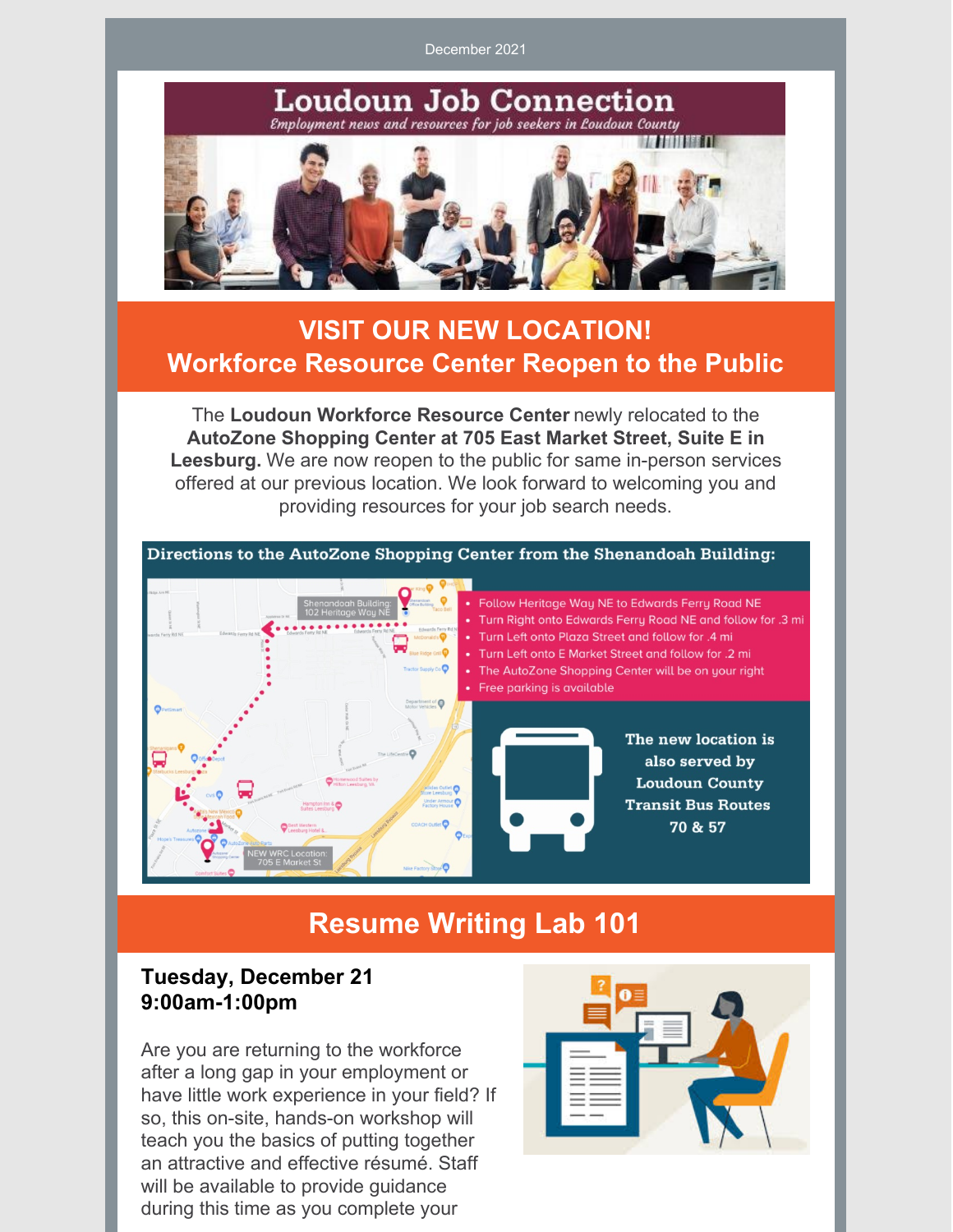## **Workforce Innovation & Opportunity Act (WIOA) Information Sessions**

**Friday, December 10 and Tuesday, December 21**



- Are you unemployed and struggling to find employment?
- Were you laid off from your last job?
- Are you looking to upgrade your skills to gain employment?
- Do you want to increase your income?

If you answered "yes," we can help! Join us for a virtual information session to learn more about the Workforce Innovation and Opportunity Act (WIOA) program and the employment and training services available to you.

Sign Up for WIOA Info [Session](https://files.constantcontact.com/8ddd10a8801/98341b29-87d1-4346-84c1-ccb6a9fa5009.pdf?rdr=true)

# **Job Seeker Resource Corner**

### **Changing Careers**

A career change at any age takes time, focus and a lot of self-reflection. Start out by visiting the My Next Move **[website](http://www.mynextmove.org)** for some guidance and read the "Nine Steps to Change Your Career at Any Age" **[article](https://www.indeed.com/career-advice/finding-a-job/change-career-path)** at Indeed.com. Several workshops at the Center can help you along this journey. Register **[here](http://www.loudoun.gov/wrcworkshops)**.

### **Mature Workers & Job Search**

One benefit of the current labor market shortage is that employers are re-considering the value that older workers bring to the workplace. Read this **[article](https://www.thebalancecareers.com/job-search-tips-for-older-job-seekers-2063078)** by The Balance Careers. Also, contact us at the Center to get a free copy of "The Mature Resume" booklet. To receive this booklet, call 703-777-0150 or email your full name and mailing address to **[wrc@loudoun.gov](mailto:wrc@loudoun.gov)**.

## **Inova Cares Clinic for Families: Healthcare Services**

Inova Cares Clinic for Families (ICCF) provides comprehensive primary care services to the culturally diverse Northern Virginia community. ICCF serves patients of all ages who qualify for Medicaid, FAMIS or Inova's Financial Assistance programs who are uninsured.

Click **[here](https://www.inova.org/about-inova/inova-your-community/community-access-care/inova-cares-clinic-families)** to visit there website for more information.